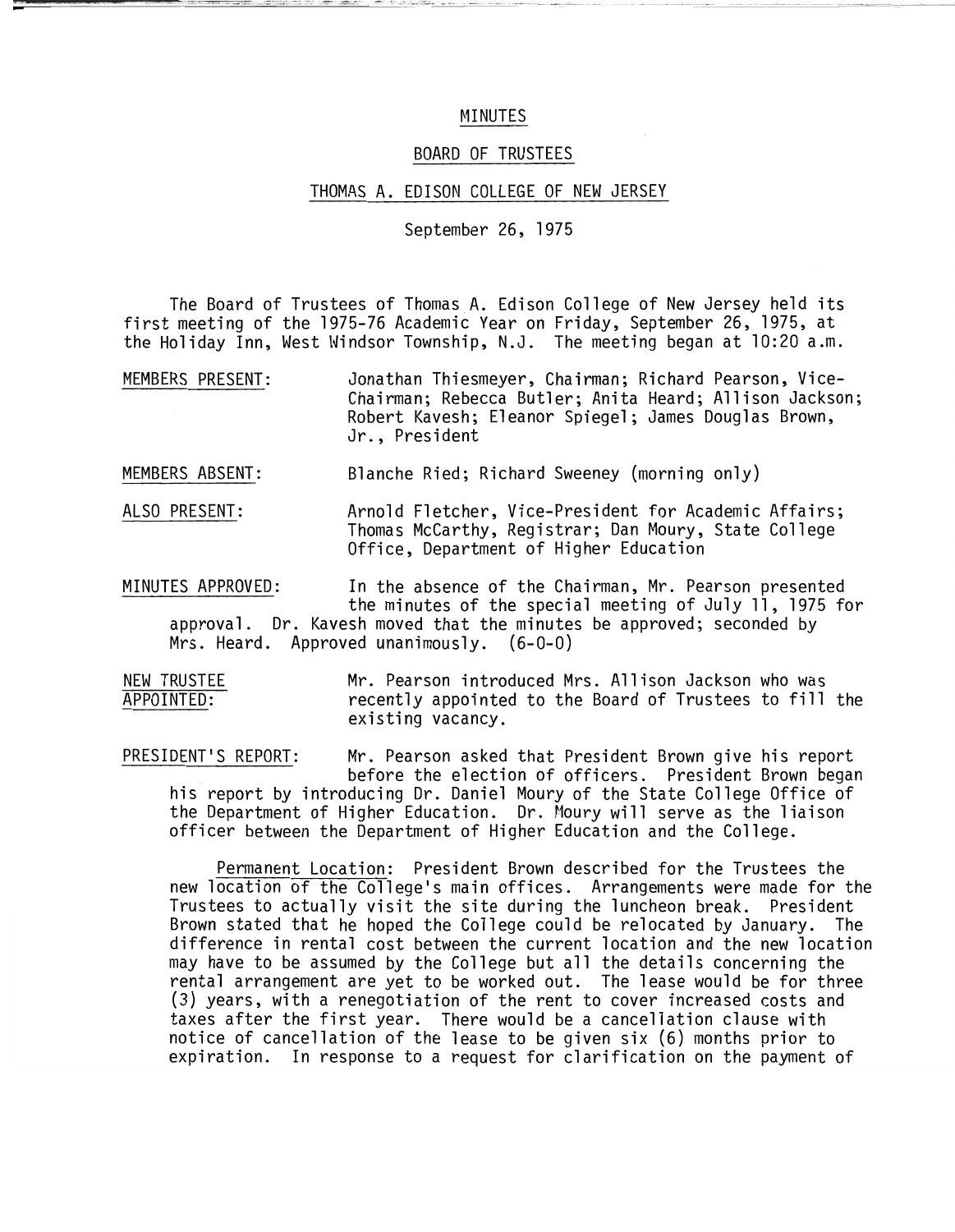the rent, President Brown stated that the State, not the College, would be paying the rent since the College is a state agency. The new location will allow for growth in the staff. It has space for meetings with one large conference room and two smaller ones. Thus, meetings of the committees, Academic Council and Trustees can be held at the College, rather than having to be held off campus. In response to Mrs. Spiegel's question about the College's presence in the northern and southern parts of the State, President Brown stated that not only would the College's presence be maintained but it would probably expand its services. In response to Mr. Pearson's question about possible difficulties in vacating the locations in Trenton, President Brown stated that both locations are now rented on a month-to-month basis; in addition, the State is anxious for the College to have a permanent location with a lease.

New Appointments: Mr. Louis Mitchell has been appointed as Director of the CETA sponsored Prison Project. President Brown described the recently completed pilot project at the Annandale Correctional Institute. Six new counselors have been appointed by the College. Mr. James Ratigan has been appointed Assistant Director of Counseling and Mr. Jules Kahn has been reassigned as Counselor at the South Jersey Office in Vineland. Mrs. Selma Gitterman has been appointed as a Counselor to replace Mr. Kahn, Mrs. Heather Kostka has been appointed as counselor in Montclair to fill the vacancy there. In addition, Mr. Leon Genciana has been appointed as CETA Prison Project Counselor and Mr. Ralph Viviano, Mrs. F. Louise Perkins, and Mrs. Angela Fontan have been appointed as CETA Unemployment Counselors.

CETA Grants: President Brown gave a breakdown of the CETA grants, showing how each of the grants will be spent. A breakdown of general income and expenses had been prepared.

Status of Personnel Plans: President Brown reported on the status of personnel plans as requested by the Trustees. He conferred with the Presidents of the other State Colleges and discovered that there do not seem to be any formalized plans in existence. Administrators are usually given contracts; at this time, the College does not give contracts. At the other State Colleges, the faculty and those administrative officers who do not have supervisory duties are included in the faculty union.

Dr. Moury gave an explanation of how the union works within the other state colleges. Mrs. Spiegel asked if administrators are eligible for tenure; both President Brown and Dr. Moury stated that they were not. The administrative staff of the College does benefit from the efforts of the Teachers Union, since any benefits gained by the Union are applicable to our staff. President Brown has acquired materials relating to personnel practices at the other state colleges; he will be turning over these materials to the Committee on Personnel. The Committee will review these and suggest a personnel plan.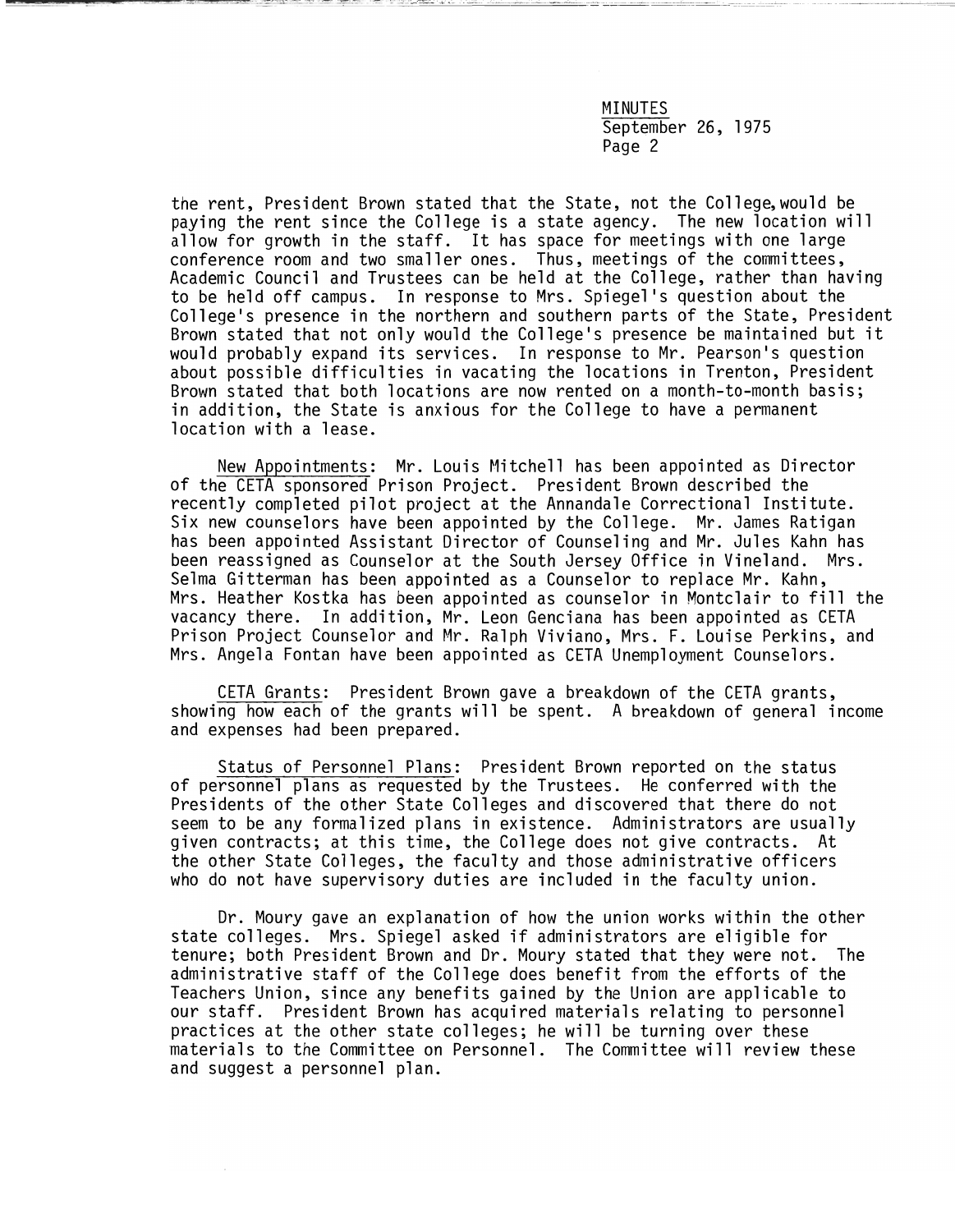Mrs. Jackson asked if the College has formulated an affirmative action plan. President Brown stated that the College was covered by the Department of Higher Education's Affirmative Action Plan, since its size did not warrant a plan of its own. However, an Affirmative Action Committee has been set-up to develop a plan since the College will need to present one once it has over 50 employees.

Fiscal Audit: The State Auditors spent five weeks at the College during July and August, going over all aspects of the College's record keeping. Three recommendations were made: better record keeping of leave time; daily deposits of fee income, if possible; checks and balances on payroll.

Liability of Trustees: At the request of the Trustees, President Brown reviewed the question of the liability of the Trustees with the Department of Higher Education. A copy of Attorney General William F. Hyland's letter to Chancellor Ralph A. Dungan states that the State will cover the liability of the Trustees and administrative officers except in the case of punitive damages or criminal liability. A copy of Attorney General Hyland's letter to Chancellor Dungan, as well as a copy of his letter to Commissioner of Education Fred G. Burke.

To be appointed as a trustee of a State College, an individual must be a resident of the State of New Jersey. Employees of the State cannot be appointed; however, trustees who are subsequently employed by the State do not necessarily have to resign as trustees.

RESOLUTION ON President Brown presented a resolution for a \$5,000.00<br>CETA DEPARTMENT OF CETA grant proposed by the Department of Community CETA DEPARTMENT OF CETA grant proposed by the Department of Community<br>COMMUNITY AFFAIRS Affairs. Dr. Kavesh moved that the Trustees adopt COMMUNITY AFFAIRS 60 affairs. Dr. Kavesh moved that the Trustees adopt the GRANT: resolution; seconded by Mrs. Spiegel, the motion passed unanimously. (7-0-0)

ELECTION OF Thiesmeyer asked Mrs. Spiegel to give a report from<br>OFFICERS FOR The Nominating Committee. The Committee has recommended OFFICERS FOR The Nominating Committee. The Committee has recommended<br>1975-76: The that Mr. Jonathan Thiesmeyer and Mr. Richard Pearson be that Mr. Jonathan Thiesmeyer and Mr. Richard Pearson be re-elected as Chairman and Vice Chairman respectively.

Dr. Kavesh moved that nominations be closed and that Mr. Thiesmeyer and Mr. Pearson be re-elected. Seconded by Dr. Butler, the motion passed unanimously.  $(7-0-0)$  $unanimously.$ 

CHANGE IN DATES OF Mr. Thiesmeyer asked that the Trustees consider the<br>BOARD MEETINGS: possibility of changing the board meetings from Fri possibility of changing the board meetings from Friday to Wednesday. The change would pose more problems than

it would solve. After further discussion after lunch, it was decided that the meetings would remain on Fridays.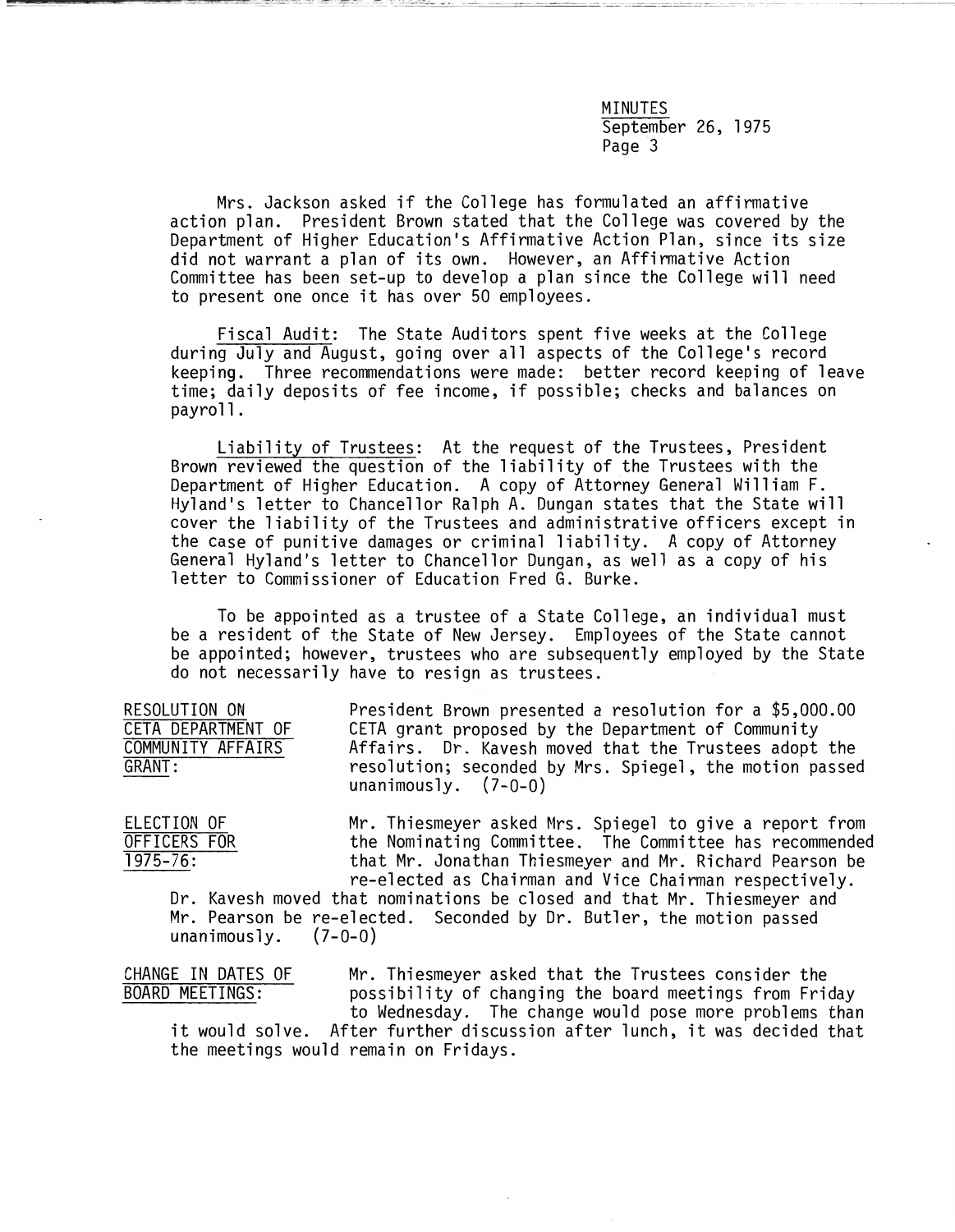REPORT FROM THE Mr. Thiesmeyer recognized Dr. Fletcher for a report from<br>ACADEMIC COUNCIL: the Academic Council. He reported on two actions of the the Academic Council. He reported on two actions of the Council which do not require action by the Board of

Trustees. The first is the awarding of up to 60 semester hours credit to students who graduated from a hospital diploma school and earned the RN; the second was the approval of a specialized option within the Bachelor of Science in Business Administration for Nursing Administration.

The Trustees discussed the need to review every action of the Academic Council. Mr. Pearson remarked on his impressions of the Academic Council and recommended that the Trustees merely review the actions of the Council but not act upon each and every motion. However, the Trustees should act upon new degree programs. The consensus of the Trustees was the same. President Brown and Dr. Fletcher will continue to report on the actions of the Council but formal resolutions will not be required.

President Brown and Dr. Fletcher then reported on the implementation of a joint Thomas A. Edison College-Stockton State College program for nursing administration. Discussion centered on the amount of credit to be granted for the special examinations created for the program. There were not sufficient substantive changes to require action by the Board of Trustees.

APPOINTMENTS TO Three new faculty members have been appointed to the<br>THE ACADEMIC THE Academic Council to fill the unexpired terms of three THE ACADEMIC **Academic Council to fill the unexpired terms of three**<br>
COUNCIL: TOUNCIL: The members who resigned from the Council. Dr. Enid Cample members who resigned from the Council. Dr. Enid Campbell will replace Mr. Louis Mitchell who has joined the

College staff; Dr. Judith Wilt will replace Dr. Mary Bunting who has retired; Dr. Billy Watson has replaced Dr. Eugene Kangas who has joined Conisius College in New York.

Three students have been selected as Council members as a result of the Trustees' motion passed at the March 27, 1975 meeting: Mr. Robert Kreh1ey, Mrs. Janet Rickmers, and Mrs. Linda Hackett. Mrs. Spiegel moved that the students be appointed as members of the Academic Council. Seconded by Dr. Kavesh and Mr. Pearson, the motion passed unanimously. (7-0-0)

Mrs. Spiegel raised the issue of adequate non-academic representation on the Academic Council. Mrs. Jackson described her experiences with the County Planning Commission for Thorough and Efficient Education. She volunteered her services to the College staff in planning, documents, publicity, etc.

The Trustees adjourned for a luncheon break and visit to the new location at Princeton's Forrestal Campus at 12:10 p.m. The meeting resumed at 1:55 p.m. Mr. Richard Sweeney joined the meeting for the afternoon portion of the meeting.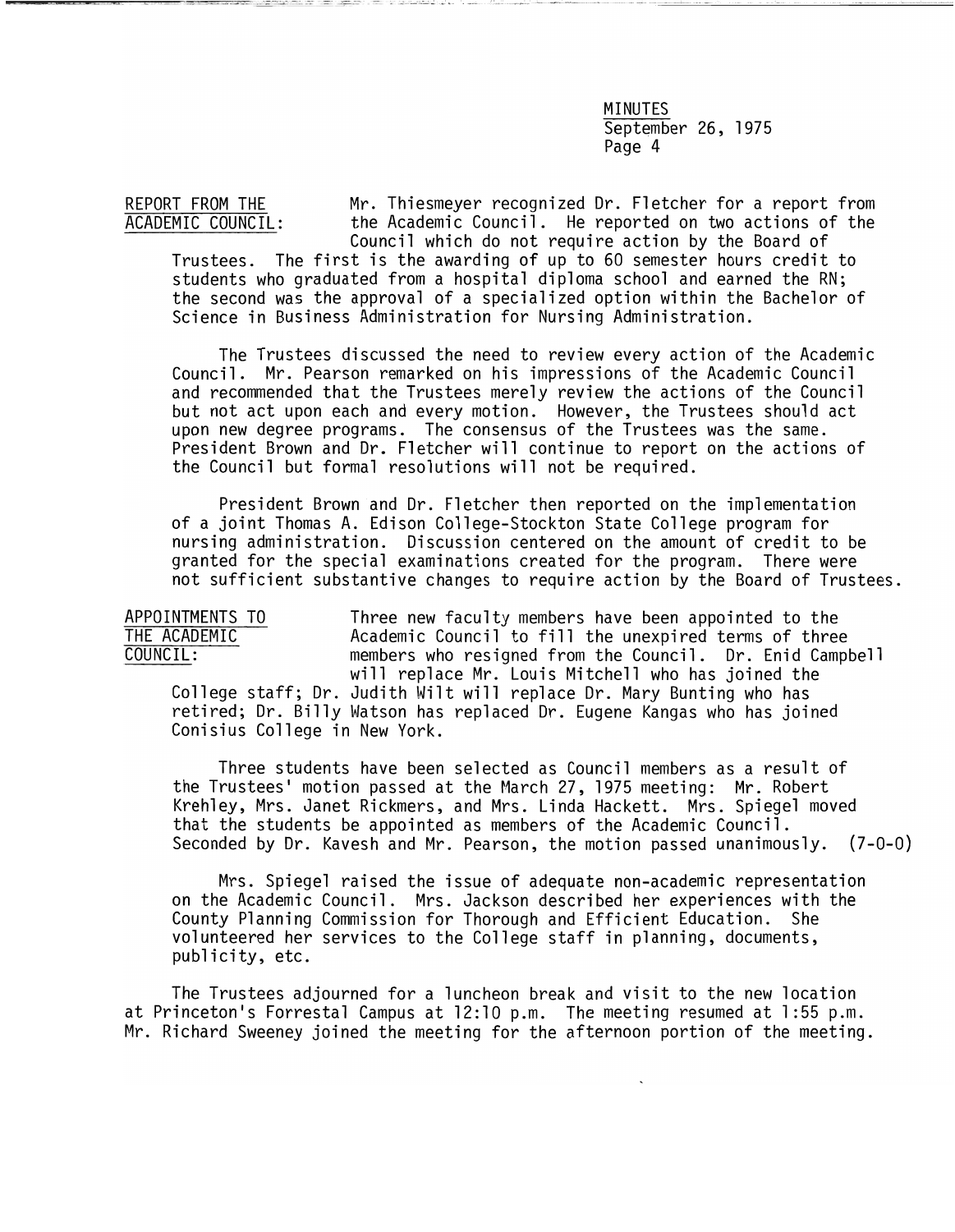REPORT ON THE **President Brown reported on the FY 1975** budget showing<br>COLLEGE'S BUDGET: what had been budgeted and actually spent. Source of what had been budgeted and actually spent. Source of income was 50% State funds, 25% Student Fees, and 25% Grant Income.

Mr. Pearson asked for a clarification on how fringe benefits are allocated. President Brown stated that in the approved budget the fringe benefits are netted out; in the actual expenditures, the fringe benefits are charged as expenses.

President Brown pointed out that there are expenses to be incurred which do not appear in the approved budget for FY 1976. New staff will have to be hired before the end of the year, as well as expenses incurred as a result of the move to the Forrestal Campus.

There was discussion about the deficit budget for FY 1976. The deficit was caused by changes made by the Department of Higher Education in cutting budgets. The College has been required to make-up the difference.

There was discussion of the proposed budget for FY 1977 following the budget hearings with the Department of Higher Education. Rental costs have been removed from the budget. The large increase in the cost of Counseling is a result of the addition of 3 new counselors, a Director of the Clearinghouse, and a new secretary. Dr. Fletcher pointed out that while no grant income is listed the income from grants could be \$0 or \$100,000.00.

Mr. Sweeney raised the question of advertising for the College. He suggested that the College raise the amount of money allocated for advertising. President Brown pointed out that the money allocated for advertising is not for publicity for the College but for positions available. He also pointed out that the new Director of Publications and Public Relations will be putting out news releases and feature articles weekly. Mr. Sweeney stated that the College needs a greater visibility. Mr. Pearson suggested that an advertising campaign be made by counties. President Brown will ask Thomas Abrams to prepare a detailed plan for public relations for the December meeting. Mr. Thiesmeyer suggested that Mr. Abrams contact Mrs. Jackson for advice and consultation. Mrs. Spiegel suggested further that an advisory committee on public relations be set-up.

| RESOLUTION ON<br><b>NEW LOCATION</b><br>FOR THE COLLEGE: | Mr. Pearson moved that the Trustees go on record as<br>approving the Forrestal Campus site as a permanent<br>location for the College. Seconded by Dr. Butler, the<br>motion passed unanimously. $(6-0-0)$ |
|----------------------------------------------------------|------------------------------------------------------------------------------------------------------------------------------------------------------------------------------------------------------------|
| SELF-STUDY UPDATE:                                       | Mr. Thiesmeyer asked President Brown what the role of<br>the Trustees should be in the process of accreditation.                                                                                           |

Should the Board of Trustees take formal action concerning